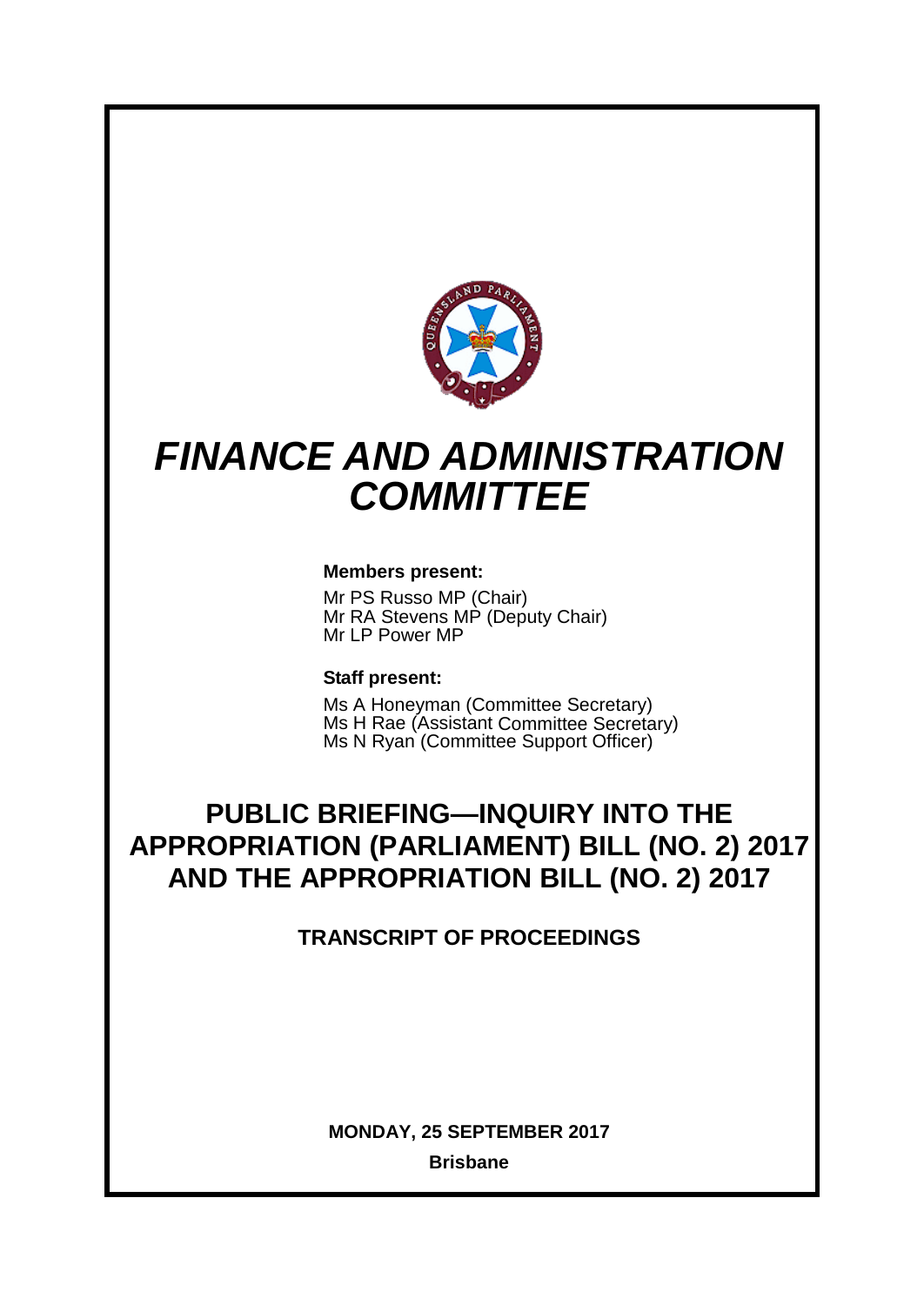# **MONDAY, 25 SEPTEMBER 2017**

 $\overline{\phantom{a}}$  , where  $\overline{\phantom{a}}$ 

#### **Committee met at 1.47 pm**

**CHAIR:** Good afternoon. I declare open the Finance and Administration Committee public briefing regarding the committee's inquiry into the Appropriation (Parliament) Bill (No. 2) 2017 and the Appropriation Bill (No. 2) 2017. My name is Peter Russo, member for Sunnybank and chair of the committee. With me today are Ray Stevens MP, member for Mermaid Beach and deputy chair and Linus Power, member for Logan. Other members of the committee not present today are David Janetzki MP, member for Toowoomba South, Steve Minnikin MP, member for Chatsworth, and Jo-Ann Miller MP, member for Bundamba.

On 5 September 2017 the Treasurer and Minister for Trade and Investment, the Hon. Curtis Pitt MP, introduced the bills into the Legislative Assembly. The bills were referred to the committee for examination and report by 11 October 2017. Today, officers from the Queensland Treasury will brief the committee on the bills. Today's briefing is a proceeding of the parliament and subject to the standing rules and orders of parliament. It is recorded and broadcast live on the parliament's website. Media may be present and are subject to my direction. The media rules are available from the staff. All those present today should note that it is possible you might be filmed or photographed during the proceedings. I ask everyone present to turn their mobile phone off or to silent. Only the committee and invited officials may participate in the proceedings. A person may be excluded from the hearing at my discretion or by order of the committee. The program has been published on the committee's web page and is available from committee staff. I welcome Treasury staff and invite you to make an opening statement after which committee members may have some questions.

## **MOLLOY, Mr Dennis, Assistant Under Treasurer, Shareholder and Structural Policy Division, Queensland Treasury**

#### **NEWBY, Mr David, Director, Whole-of-Government Reporting, Queensland Treasury**

### **RAYNER, Ms Alison, Deputy Under Treasurer, Economics and Fiscal Coordination, Queensland Treasury**

**Mr Molloy:** Good afternoon. Thank you for the opportunity to be here today to discuss the Appropriation (Parliament) Bill (No. 2) 2017 and Appropriation Bill (No. 2) 2017. The purpose of the bills is for the approval of supplementary appropriation for unforeseen expenditure incurred in 2016-17.

Unforeseen expenditure is expenditure from the Consolidated Fund above the amount approved via appropriation bills introduced annually with the budget. In this instance, the relevant appropriation bills are those introduced in June 2016 alongside the 2016-17 budget. It is also important to remember that although called 'expenditure', unforeseen expenditure can also relate to additional appropriation which is provided to Treasury for repayment of debt. Under the Financial Accountability Act 2009, unforeseen expenditure may be authorised by the Governor in Council on the recommendations of the Treasurer. Under the Constitution of Queensland, amounts can only be paid from the Consolidated Fund under an act; therefore, the unforeseen expenditure must also be formally appropriated by parliament.

Under current practice, the supplementary appropriation bills are introduced into parliament during the same sitting week that the consolidated fund financial report is tabled. There are two main reasons for this: first, to facilitate timely consideration of supplementary appropriation by parliament and, second, because the Consolidated Fund financial report indicates additional details of appropriation paid to departments that supports parliament's consideration and debate of the bills. I note the Treasury has provided the committee with a written briefing summarising the Consolidated Fund financial report which I trust has met the needs of the committee.

Brisbane 25 Sep 2017 I will now discuss the bills in detail. The Appropriation (Parliament) Bill (No. 2) seeks parliamentary approval of supplementary appropriation for unforeseen expenditure incurred by the Legislative Assembly and Parliamentary Service in the 2016-17 financial year of \$2.411 million. The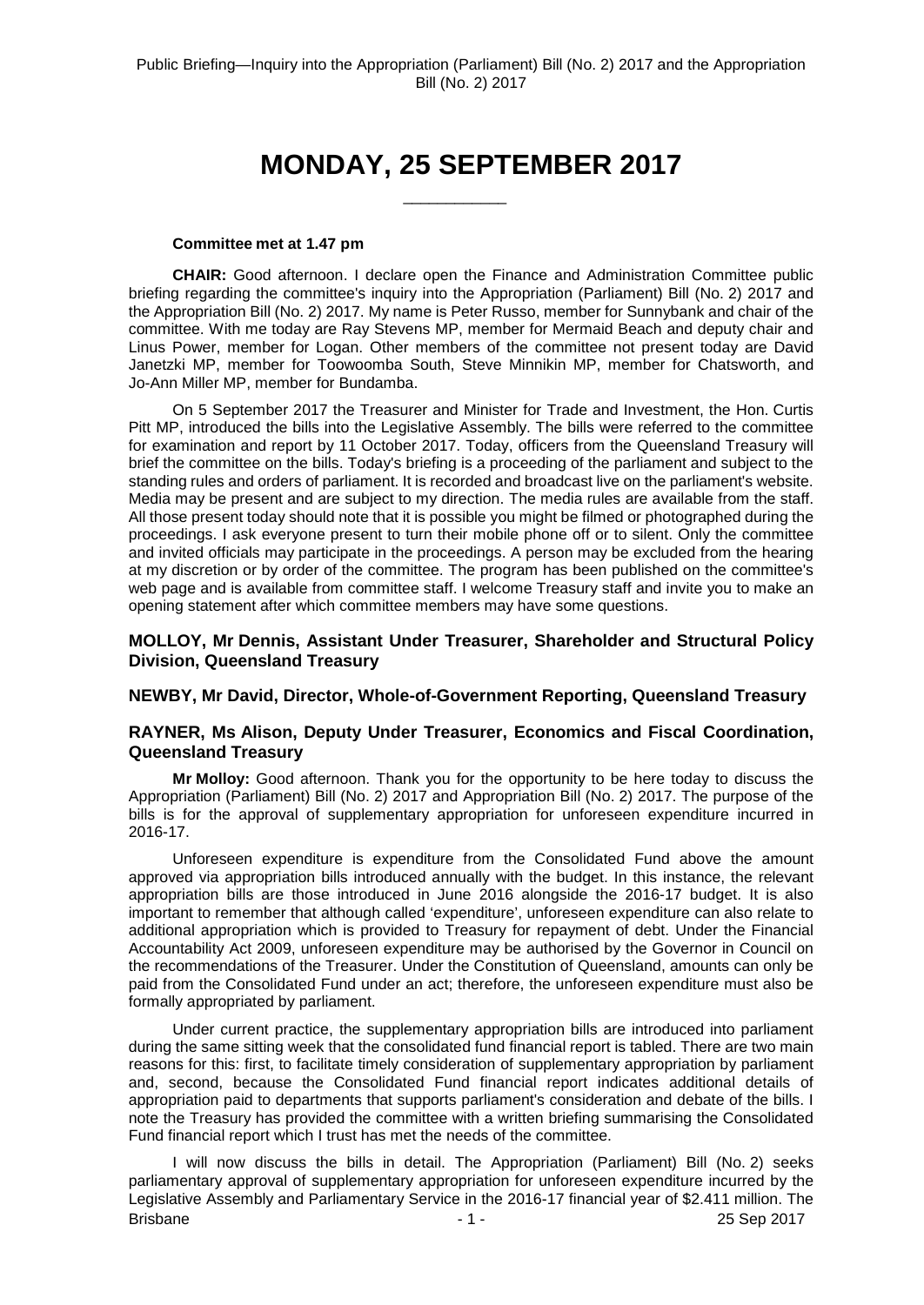unforeseen expenditure primarily relates to additional funding for the Coal Workers' Pneumoconiosis Select Committee and increases in salaries for members of parliament following the Queensland Independent Remuneration Tribunal's determination in August 2016. There is additional funding to upgrade lifts in the parliamentary annexe and to upgrade the parliamentary IT systems, including the broadcast of proceedings and members video on demand.

The Appropriation Bill (No. 2) 2017 seeks parliamentary approval of supplementary appropriation for unforeseen expenditure incurred by five departments in the 2016-17 financial year of \$2.270 billion. This is made up of \$1.068 billion for Queensland Treasury, mainly due to repayment of general government debt, which was enabled by increasing royalty revenue associated with the spike in coal prices in late 2017; \$853.77 million for the Department of Energy and Water Supply, mainly due to the \$771 million Powering Queensland plan; along with new Commonwealth funding for the national water infrastructure development fund and Nullinga Dam feasibility study. There is new state funding for the regional business support package, the digital electricity metres for low income regional residents project and increased funding required to maintain the government's uniform electricity tariff policy.

Turning to the next item, \$299.679 million went to the Department of Infrastructure, Local Government and Planning, mainly due to increased funding for the Works for Queensland program, Indigenous Water and Waste Water infrastructure program and the Cross River Rail delivery authority and on-passing to local governments of Commonwealth grants brought forward from 2017-18 into the previous year. There is also \$48.613 million for the Department of Housing and Public Works, mainly due to timing adjustments for the transfer to the Consolidated Fund of the net proceeds from the sale of surplus non-residential government properties. There is also a small amount of \$0.026 million for the Office of Inspector-General of Emergency Management, mainly due to increases in rental costs.

In summary, almost half of total unforeseen expenditure was incurred by Queensland Treasury, which primarily related to debt repayment. Approximately 38 per cent of total unforeseen expenditure was incurred by the Department of Energy and Water Supply, which primarily related to the Powering Queensland plan and the Energy Queensland community service obligation under the uniform tariff policy. There were no additional administrative costs in implementing the bills as they seek approval for expenditure incurred in the 2016-17 financial year. Thank you again for the opportunity to discuss with you the supplementary Appropriation Bills 2017 and I now welcome questions.

**Mr STEVENS:** Just so that I am clear—and I do understand that these are all legitimate expenditures incurred and the reality of your appropriated amount as opposed to the cash amount delivered forward—I am a little bit caught out by the timing. Why has it come to September to draw these matters to the parliament's attention? They are significant amounts of money that were not accounted for in the previous budgetary process around June and July. Could you please edify why these significant amounts—out of a \$58 billion budget, it is \$2.2 billion in terms of extra expenditure from departments. Why is there a lapse in time for that magnitude of expenditure?

**Mr Molloy:** This is the practice that has been in place for a number of years. In fact, if we were to go back prior to that, the difference was 12 months greater than what it is now. To understand why there is a difference, which goes to the substance of your question, at the time we prepare the budget—which was a June budget obviously—we do not know the actuals. We have an estimated actual but we do not have an actual. We do not know what that actual is until we get a little way into the next financial year and it is at that point when we are able to identify with confidence and have gone through with the Auditor-General what the level of the unforeseen expenditure actually was.

It is the case though that, if we look at the 2017-18 budget, one thing that is clear from that budget even when we look at that 2016-17 year, is the fact that the surplus was to be bigger than what had been expected in 2015-16. That was apparent for the 2016-17 year and reflected the unexpected strength of the coal price, particularly the coking coal price, so that fed through into a higher operating surplus. That was definitely identified in the 2017-18 budget as was the other key component here, the government's commitments in terms of power prices and that \$770 million commitment.

Brisbane 2 - 2 - 2 - 25 Sep 2017 In terms of the technicality of the appropriation, that does not become apparent until we get later into the financial year. There are a number of very deliberate processes we then must go through in terms of getting signoff for all of that. That does take a little bit of time but, again, if we contrast it to the arrangements that would have been in place five or six years ago, there has been a very substantial improvement in terms of the timeliness and the accountability of the supplementary appropriation process compared to what had existed previously.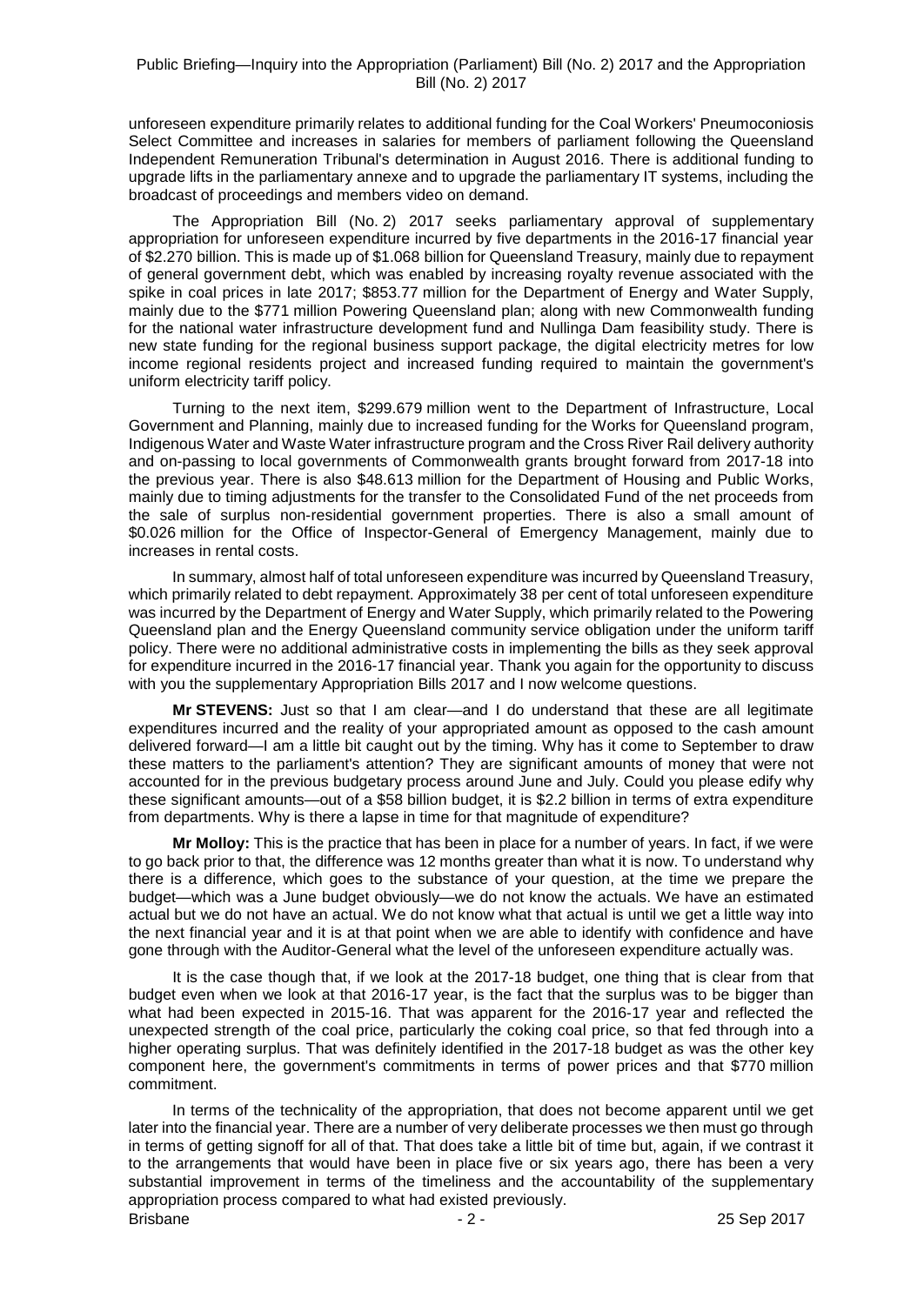**Mr STEVENS:** In the back of my mind I still have a question mark on the size of the expenditure in relation to repayment of debt, \$1 billion. When working out a budget in June for 2017-18 you would be sitting there saying, 'Gee whiz, this is the coal price, this is our royalty, we will allocate this amount of money.' You would know these things pretty well in June. For you to then find out that you now have \$1,000 million spare in terms of royalties to pay down, why was it not apparent earlier so we could have those discussions at budget time?

**Mr Molloy:** I will answer that even more directly than I did previously, because obviously it is a point of some confusion. When talking about supplementary appropriation for 2016-17, we are talking about how things varied compared to the 2016-17 budget estimate. When we got to the 2017-18 budget we did have a revised 2016-17 estimated actual which was very much alive to the fact that the coking coal price was a lot higher and that the government had made the policy decision to contribute money under its energy plan. That was very much reflected in the 2017-18 budget for the 2016-17 estimated actual year. That was done, it did pick those things up, but what we are talking about here today and what the bill relates to goes back to that original 2016-17 budget and how things varied from that.

**Mr STEVENS:** It is mopping up, if you like, the balancing figures in the budget of 2016-17?

**Mr Molloy:** We are going back to 2016-17 and we did not anticipate, and we are not Robinson Caruso there, that the coking coal price would do what it did. In addition to that, at the 2016-17 budget obviously we were not aware at that time that the government would make a policy decision to contribute that extra money under the energy program, that \$770 million. That decision was made well into the 2016-17 year. We were not able to anticipate that. It is easy for there to be some confusion as to how all these things relate together, but the thing that I find really helpful is when talking about supplementary appropriation we are going back to what was it at the previous budget.

**Mr STEVENS:** Correct. I got all that.

**Mr POWER:** Just for interest, and it might be academic, but how do the other states and the Commonwealth deal with this budget tidying up?

**Mr Molloy:** Everyone has to go through a process of some sorts to do this. Everyone has their own particular take on it. At the time, the previous government chose to approach the supplementary appropriate arrangements in this way. It was considered at the time that that was probably the best balance between making sure we had fairly contemporary information and at the same time making sure we had all the necessary approvals and signoffs along the way. It is fair to say all jurisdictions have to deal with it but all do so in slightly different ways.

**Mr Newby:** I do not know the details of it, but they all have different quirks to their legislation.

**Mr STEVENS:** There was \$36 million in that repayment to Treasury. Where did that go? You paid \$1.032 billion to general government debt. The Treasury had \$1.068 billion and it says it relates to additional appropriation for repayment of debt intimating that it is repayment of debt, but there is \$36 million missing from those matters? Where have you spent that? On tea and coffee?

**Mr Molloy:** No, if we go to the full difference for Treasury-

**Mr Newby:** Part of the issue is that there are a number of movements going on in these numbers. We are trying to pull out the main differences, but in any one of these departments there are a great number of ups and downs and back and forth between them. I can take that question on notice and get back to you on it.

**Mr Molloy:** To elaborate on David's answer, across the various agencies there are lots of transactions occurring. For the purpose of the reporting, we net out and identify the biggest ones and clearly in the case of Treasury it is that debt repayment that dominates that figure.

**Mr Newby:** In each of the agencies there are an enormous number of expenses.

**Mr STEVENS:** The \$36 million was not spent in Treasury; it is spent in other departments? It is not Treasury department expenditure for Treasury department purposes? It is in for other departments' purposes?

**Mr Newby:** We are just trying to pick out the big movements. There are other movements going on.

**Mr Molloy:** All of the variations in borrowings have to come back through Treasury.

**Mr Newby:** Treasury is the one that carries the bulk of the borrowings of the state so the Consolidated Fund does not have the borrowings. When we go to repay borrowings we need to pass money from the Consolidated Fund to Treasury.